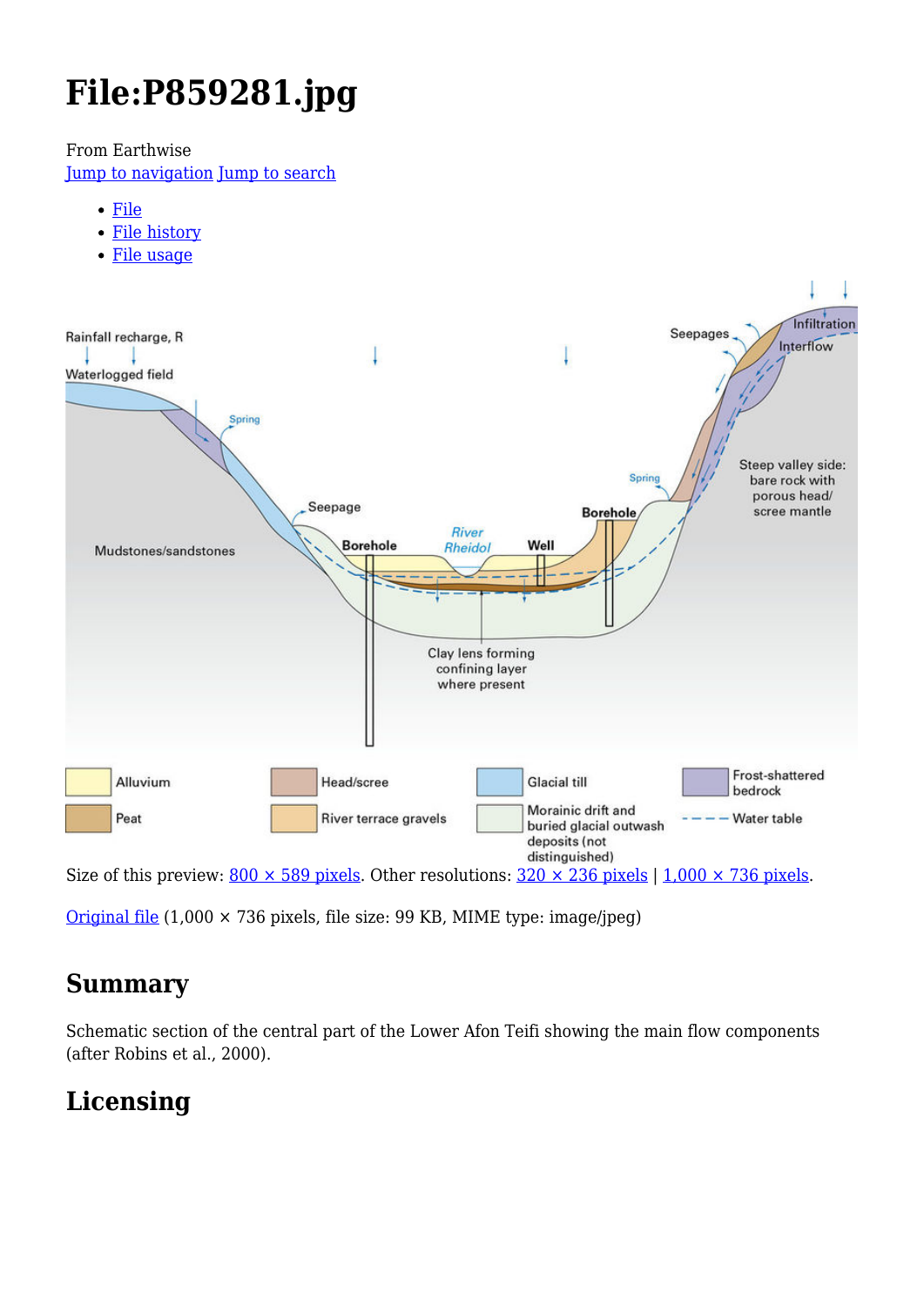Download of 1000 x 1000 pixel images is free for all non-commercial use - all we ask in return is for you to acknowledge BGS when using our images. Click our Terms and Conditions link below for information on acknowledgement text, and to find out about using our images commercially.

#### **Copyright**

The images featured on this site unless otherwise indicated are copyright material of the Natural Environment Research Council (NERC), of which the British Geological Survey is a component body. The British Geological Survey encourages the use of its material in promoting geological and environmental sciences. The images may be reproduced free of charge for any non-commercial use in any format or medium provided they are reproduced accurately and not used in a misleading or derogatory context. Where any images on this site are being republished or copied to others, the source of the material must be identified and the copyright status acknowledged. The permission to reproduce NERC protected material does not extend to any images on this site which are identified as being the copyright of a third party. Authorisation to reproduce such material must be obtained from the copyright holders concerned.

#### **Non-commercial Use**

Use of the images downloaded from this site and reproduced digitally or otherwise may only be used for non-commercial purposes, which are:-

- Private study or research for a non-commercial purpose
- Education for teaching, preparation and examination purposes

When using the images please credit 'British Geological Survey' and include the catalogue reference ('P Number') of the item to allow others to access the original image or document. Noncommercial users of the images from this site are restricted to downloading no more than 30 images, without seeking further permission from [enquiries@bgs.ac.uk](mailto:enquiries@bgs.ac.uk)

#### **Commercial Use**

For commercial use of these images for which higher resolution images are available, individual permissions and/or licences arrangements should be agreed by contacting [enquiries@bgs.ac.uk](mailto:enquiries@bgs.ac.uk) Commercial use will include publications in books (including educational books), newspapers, journals, magazines, CDs and DVDs, etc, where a cover charge is applied; broadcasts on TV, film and theatre; and display in trade fairs, galleries, etc. If you are in doubt as to whether your intended use is commercial, please contact [enquiries@bgs.ac.uk](mailto:enquiries@bgs.ac.uk)

#### **Warranty**

Use of the images downloaded from this site is at the users own risk. NERC gives no warranty as to the quality of the images or the medium on which they are provided or their suitability for any use.

# **File history**

Click on a date/time to view the file as it appeared at that time.

| Date/Time                  | <b>Thumbnail</b> | <b>Dimensions</b>               | <b>User</b>            | <b>Comment</b>                                                                                                                             |
|----------------------------|------------------|---------------------------------|------------------------|--------------------------------------------------------------------------------------------------------------------------------------------|
| current 08:06, 20 May 2014 | E                | $1,000 \times 736$<br>$(99$ KB) | Dbk (talk<br>contribs) | Schematic section of<br>the central part of the<br>Lower Afon Teifi<br>showing the main flow<br>components (after<br>Robins et al., 2000). |

You cannot overwrite this file.

# **File usage**

The following page links to this file: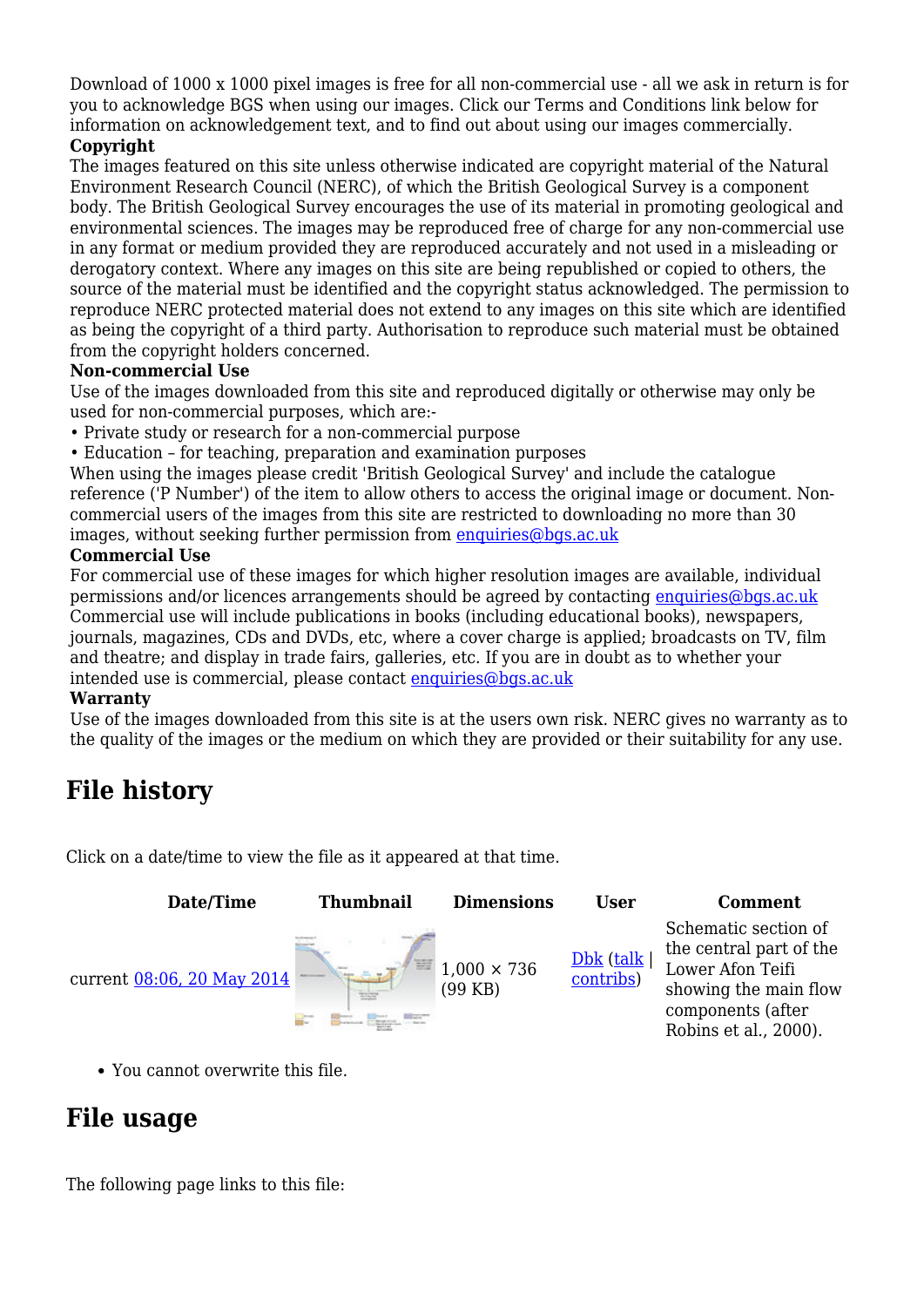[Hydrogeology of Wales: Quaternary aquifers - Afon Teifi](http://earthwise.bgs.ac.uk/index.php/Hydrogeology_of_Wales:_Quaternary_aquifers_-_Afon_Teifi)

Retrieved from ['http://earthwise.bgs.ac.uk/index.php?title=File:P859281.jpg&oldid=3726](http://earthwise.bgs.ac.uk/index.php?title=File:P859281.jpg&oldid=3726)'

# **Navigation menu**

### **Personal tools**

- Not logged in
- [Talk](http://earthwise.bgs.ac.uk/index.php/Special:MyTalk)
- [Contributions](http://earthwise.bgs.ac.uk/index.php/Special:MyContributions)
- [Log in](http://earthwise.bgs.ac.uk/index.php?title=Special:UserLogin&returnto=File%3AP859281.jpg&returntoquery=action%3Dmpdf)
- [Request account](http://earthwise.bgs.ac.uk/index.php/Special:RequestAccount)

### **Namespaces**

- [File](http://earthwise.bgs.ac.uk/index.php/File:P859281.jpg)
- [Discussion](http://earthwise.bgs.ac.uk/index.php?title=File_talk:P859281.jpg&action=edit&redlink=1)

 $\Box$ 

### **Variants**

#### **Views**

- [Read](http://earthwise.bgs.ac.uk/index.php?title=File:P859281.jpg&stable=1)
- [Pending changes](http://earthwise.bgs.ac.uk/index.php?title=File:P859281.jpg&stable=0&redirect=no)
- [View source](http://earthwise.bgs.ac.uk/index.php?title=File:P859281.jpg&action=edit)
- [View history](http://earthwise.bgs.ac.uk/index.php?title=File:P859281.jpg&action=history)
- [PDF Export](http://earthwise.bgs.ac.uk/index.php?title=File:P859281.jpg&action=mpdf)

 $\Box$ 

### **More**

### **Search**

Search Go

### **Navigation**

- [Main page](http://earthwise.bgs.ac.uk/index.php/Main_Page)
- [Recent changes](http://earthwise.bgs.ac.uk/index.php/Special:RecentChanges)
- [Random page](http://earthwise.bgs.ac.uk/index.php/Special:Random)
- [Help about MediaWiki](https://www.mediawiki.org/wiki/Special:MyLanguage/Help:Contents)

### **Tools**